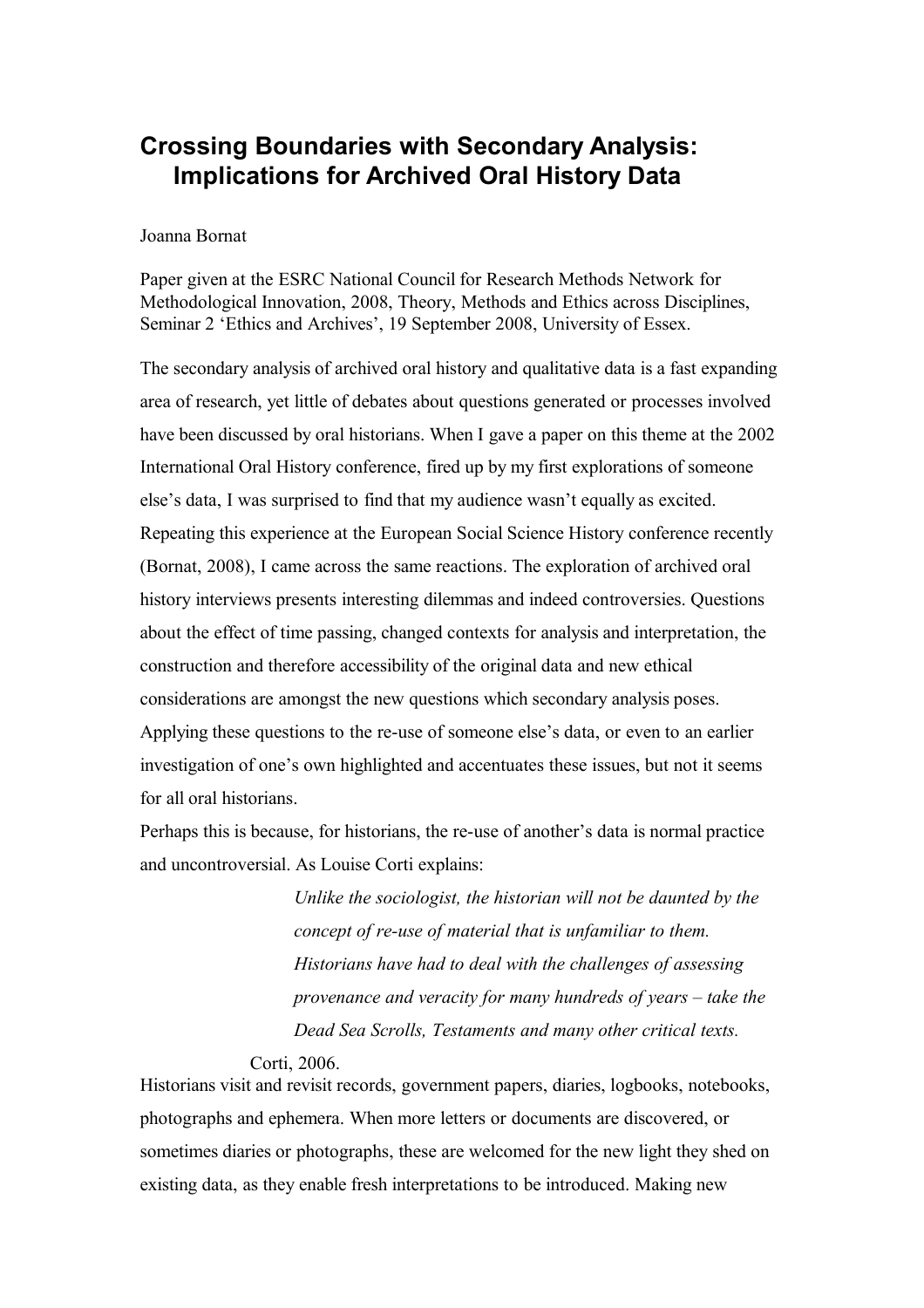connections, revising perspectives of past times as well as introducing understandings of what we see around us. This is the expected mission of the historian (Bornat, 2003). The process of returning to earlier data needs to be made strange to historians, to be presented from a new angle, if its potential for exposing methodological issues as well as new insights from data are to be appreciated. Working across the disciplinary divide, sociologists with an interest in qualitative longitudinal research, looking at social processes over time by connecting with earlier studies, or reanalysing or replicating studies (Thomson, 2007, p. 571) are now crossing over to include archived oral history interviews. In doing so they are developing approaches and developing debates which are important for oral historians (Heaton, 2004; Corti and Thompson, 2004; Bishop, 2007; Moore, 2007). Of course Paul Thompson, had already embarked on a pioneering secondary analysis initiative, setting up the nationally funded resource Qualidata in 1994 to promote the archiving and disseminating of UK qualitative research data (ESDS Qualidata, 2006) as well as reflecting on and revisiting his own oral history interviews (Thompson, 2000; Corti & Thompson, 2004).

For this overview, I want to look first briefly at the epistemology of secondary analysis, what kinds of knowledge does secondary analysis produce? And then go on to look at three topics which continue to stimulate debate: time, context and ethics.

### Secondary analysis: new knowledge?

Secondary analysis brings rewards for the researcher. These include opportunities for the reconceptualisation of original data, setting it into new frameworks of understanding, searching for new themes and positioning it alongside other, subsequent, data sets and research outcomes. Opportunities to ask new questions of and so to draw new interpretations are also reasons for returning to data or turning to the data of other researchers. In sum, what is produced is new knowledge (Bornat, 2003, 2005a). As Moore puts it, with secondary analysis, 'the data are…being constructed in the process of a new research project' (Moore, 2007).

This focus on the newness of the data and of the enquiry is a response to arguments put forward by Martin Hammersley and by Natasha Mauthner and colleagues (1997; 1998). They argue that because the data are 'constructed', the product of a particular moment in time and of a particular set of interactions they necessarily 'involve an informal and intuitive element'. Hammersley invokes the idea of the cultural habitus of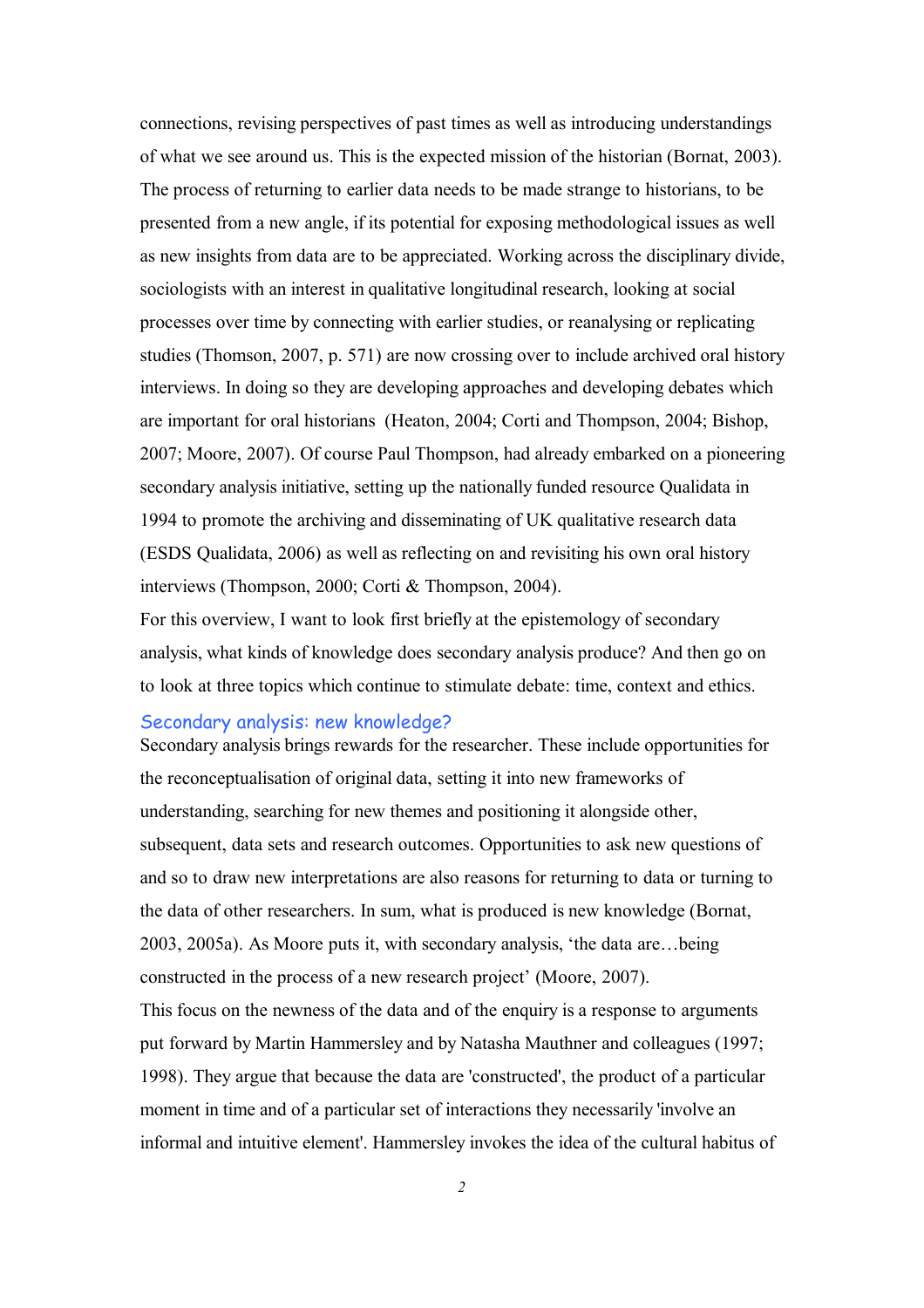a researcher, which he sees as the ideas and acquired research experience of one researcher, knowledge which it is impossible for another researcher to acquire or know (Hammersley, 1997, p. 138-9). Hammersley warns that, 'there will also be relevant data missing', even when two researchers are working together very closely, and that with secondary analysis missing data will come to be increasingly significant (1997, p. 139). Finally, he argues, that to go back with a different purpose undermines the importance of context

Mauthner and her colleagues (1998) identify similar and additional problems in an article where they report on what happened when they went back to their own, earlier, data. They too raise the question of missing data, noting that in their original studies they did not necessarily ask all the questions that might have been asked. They emphasise context, noting that their original research exists in 'the boundaries within which the fieldwork was accomplished', (Mauthner et al, 1998, p. 742). They argue that this makes their original data unreachable. They warn against a secondary analysis which assumes that data are 'out there'. This is '"naively realist"' and 'hoodwinks us into believing they are entities without concomitant relations' (Mauthner, 1998, p. 743).

To question whether secondary analysis is, or can, be involved in the production of new knowledge is to place a restriction on sociological research which is not imposed by historians on their data. This curiously ahistorical attitude to past data risks impoverishing investigations and ends up, as Moore suggests, fixing that research in a context from which it cannot be retrieved (Moore, 2006). If historians gain from the practices of sociologists who are interested in what happens when data is re-used, then equally sociologists might also gain from accepting more creative and interpretive approaches to archived data which recognise the potential for reuse as a means for fresh and newly informed conceptualisations of old concerns as well as the recontexualising of emergent ideas within a broader time perspective.

To develop these ideas and to illustrate some of the complexities of secondary analysis and reuse of archived data I'll go on to consider questions of time, researcher context and ethical issues. In so doing it should be possible to respond to the questions that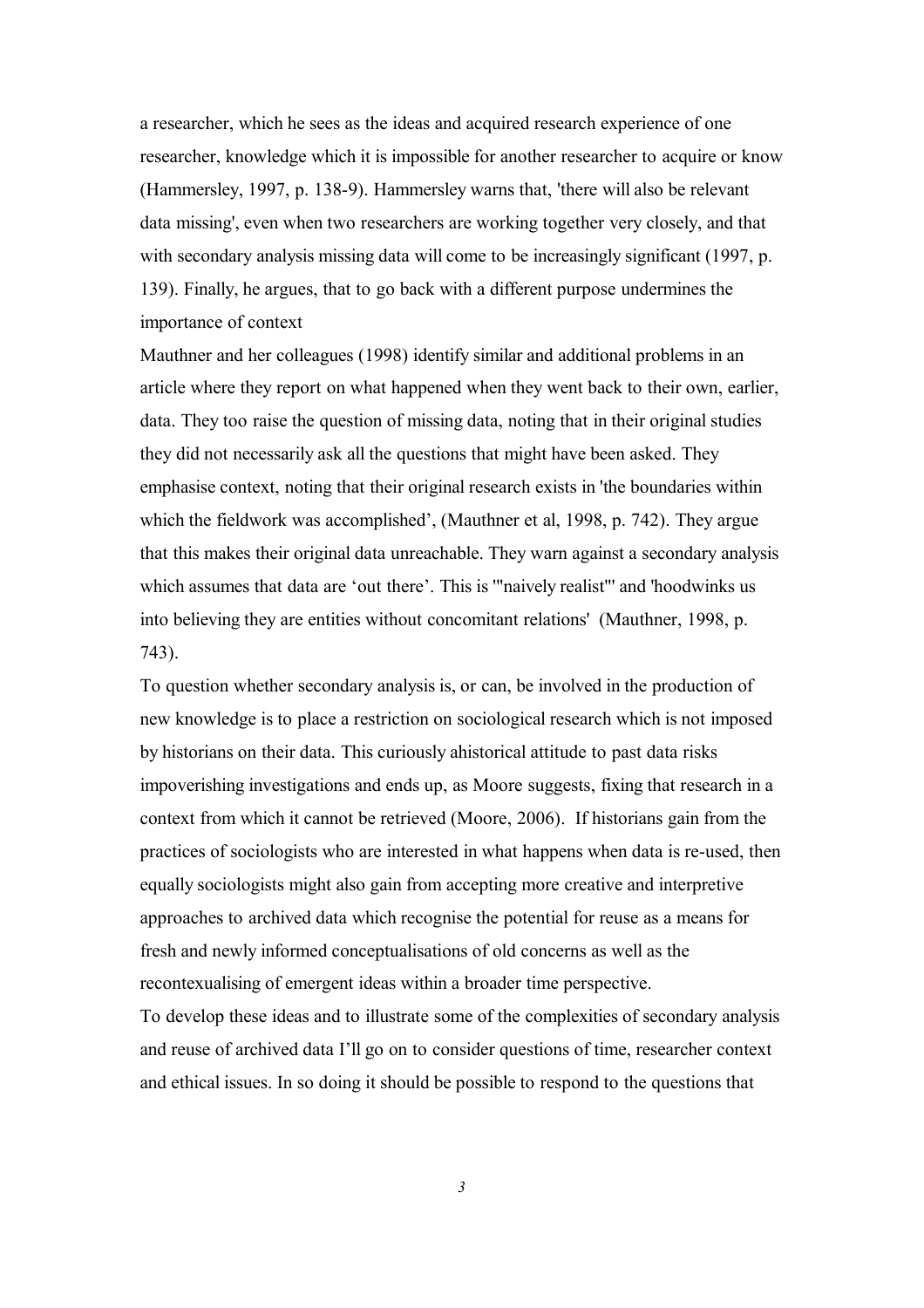Hammersley and Mauthner et al raise and also highlight continuing debates for secondary analysis.

#### Time

Time becomes a key variable in secondary analysis and in a number of different ways. Interview data are gathered at a particular point in time, sometimes including a retrospective aspect, if the approach is biographical or focuses on a life history. Returning to the data after a lapse of time introduces yet another dimension, to which can be added a fourth, the point in time when the analysis takes place. The sum of all these adds a great deal more to the complexity which Hammersley highlights in his focus on cultural habitus, but also introduces possibilities to note the effects of process, change, stability and rupture as well as offering opportunities for comparison and contrast.

Going back to my own earlier interviews I have noted changes not only in myself, but in the range of theories and interpretations available subsequently. All of which lead to new, differently informed interpretations from what is old data (Bornat, 2005b). Similarly, going back to another researcher's data set can sometimes reveal new knowledge, when regularities and frequencies may be overlooked if the original researcher had taken a different line of analysis or questioning of the data Here again, time may be a factor, when new contexts for interpretation highlight new, or previously disregarded issues, as for example indications of racial difference (Bornat, 2005b) or of smoking practices in Elliot's re-use of Thompson's archived oral history interviews (Elliot, 2001) and Bishop's investigation of convenience foods, using the same data set (Bishop, 2007).

Timescapes offers possibilities for both short and long term time-based analysis and consequently a variety of ways of conceptualising time itself. To time lapsed between interpretations a longitudinal perspective will add time lapsed, and experienced, within individual lives and the same or similar points in time experienced by people at different stages in the life course. The likely result are analyses informed by a rich and variable awareness of temporality.

# Researcher context

Critics of secondary analysis point to the impossibility of understanding another person's research data. As Martin Hammersley puts it: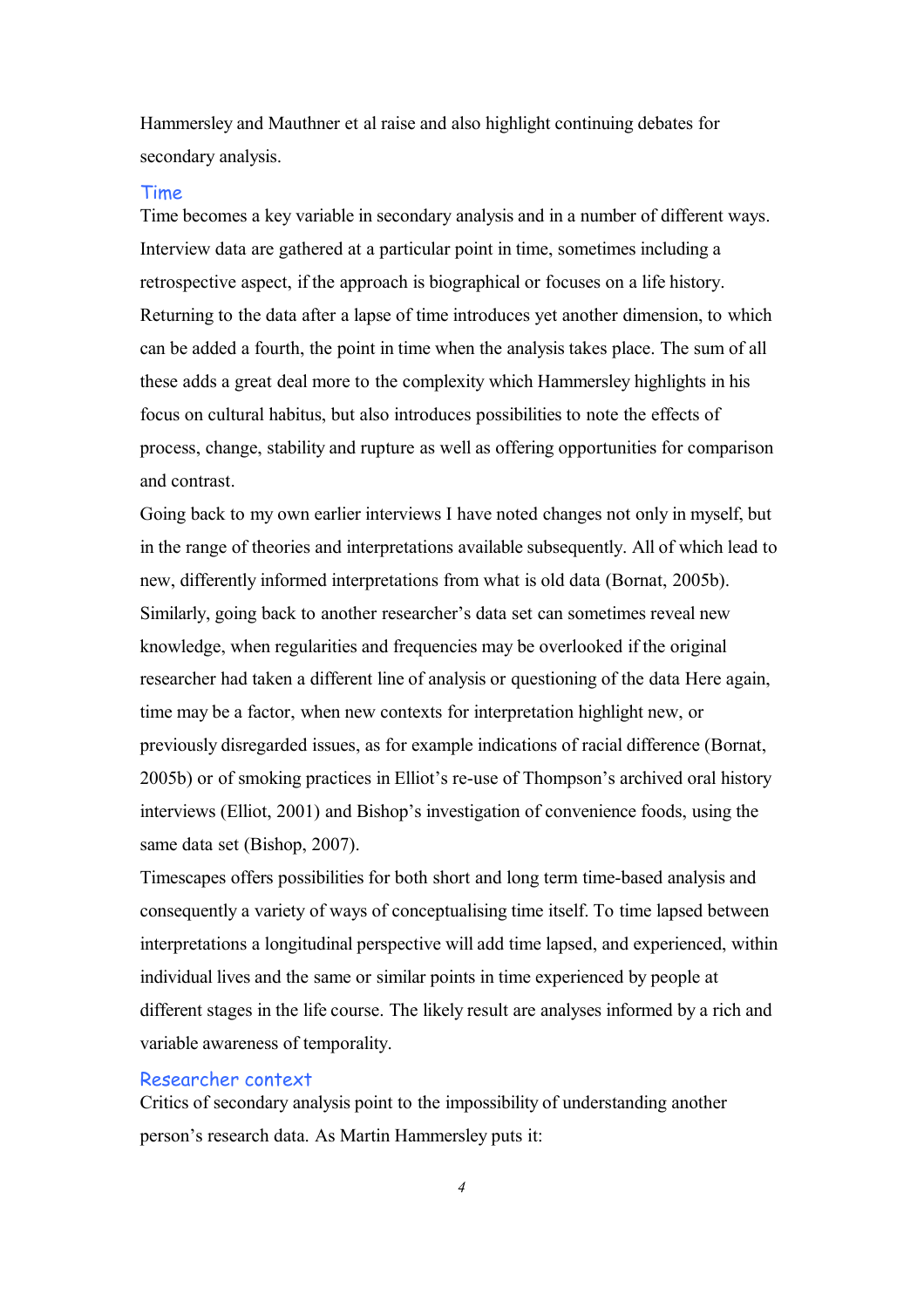Where data are produced on the basis of different cultural assumptions, theoretical presuppositions… they cannot be treated as if they represented a common currency, with material from different studies simply being added together.

Hammersley, 1997, p. 139.

Though Hammersley expresses a commitment in a later paper to discovering a 'usable past' (2004, p. 25) in order better to know what may be possible as well as what ought not to be repeated, Natasha Mauthner and colleagues are much less certain, arguing that

> …meanings are not to be found in the data, but to be made by those doing the interpreting…'findings' are not in the data but created (their emphases) through the interaction of …researchers with particular respondents in particular locations and at particular historical conjunctures.

Mauthner et al, 1998, p. 735.

However, Niamh Moore contests this position, pointing out the impossibility of separating out historical from social science knowledge (Moore, 2006). Some examples might help to illustrate possibilities for secondary analysis while acknowledging limits.

Archiving interview data from a conflict area highlights the issue of 'researcher context most starkly and suggests that re-use raises even more issues than Mauthner et al have identified. Secondary analysis is productive not only of new data, but also new issues for preservation and recognition. Peter McLoughlin and Robert Miller, looking at the archiving of interviews from the period of the Northern Ireland conflict, raise the issue of the biographical identification of researchers. They show how some researchers in Northern Ireland recognised that their political affiliation had affected both their interviewing and the interpretations they had made. This was despite a hoped for objectivity. Some found that they were advantaged in certain situations. For example one researcher who was perceived to be protestant found that they had easy access to members of the police force who were traditionally likely to be protestant, since they assumed he would be sympathetic to their position. In contrast, another researcher with a presumed catholic identity, found that police and unionist politicians were more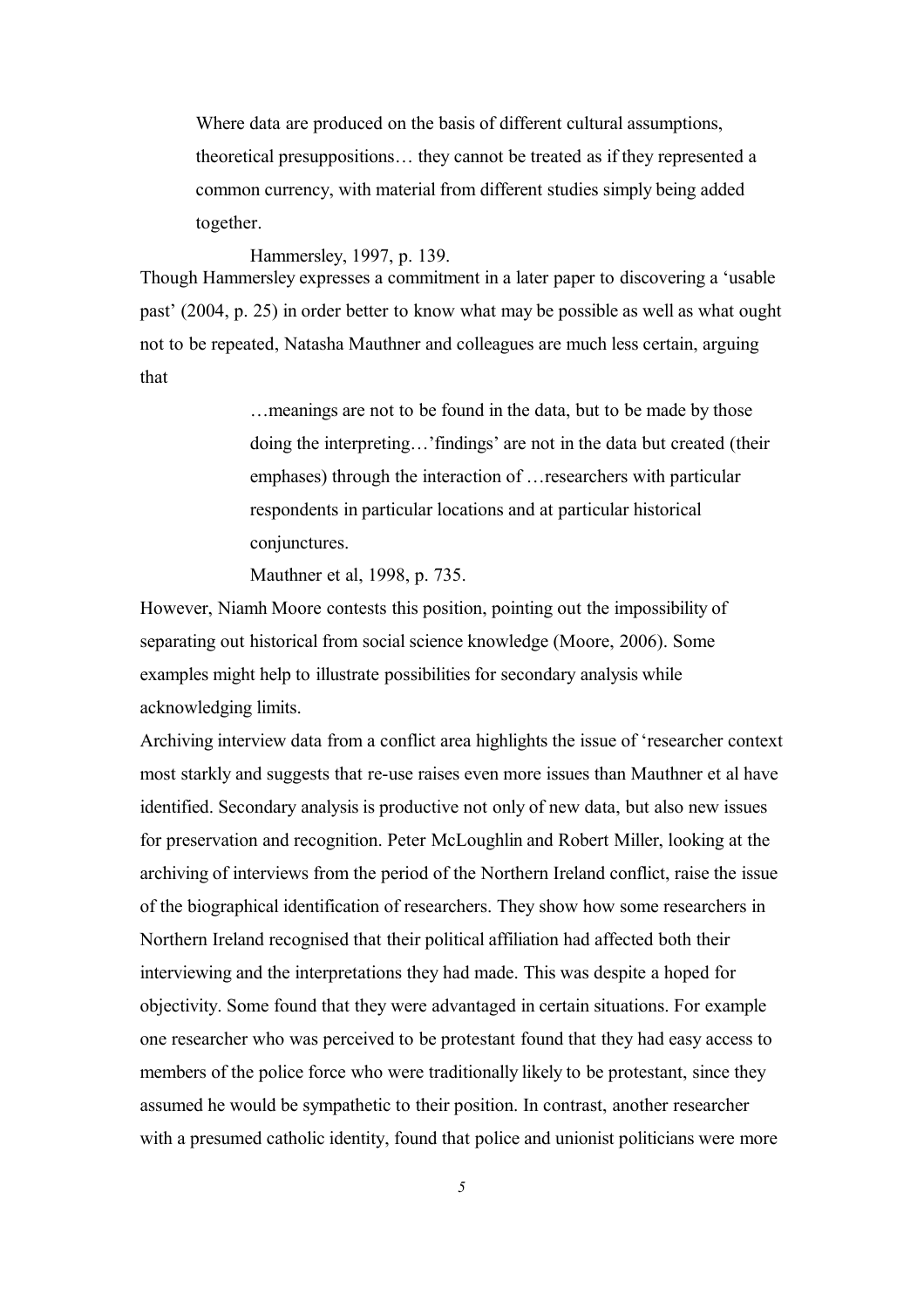wary of him. They go on to cite a third researcher who, despite having relinquished her religious affiliation found that interviewees persisted in assuming they shared an identity with her because of her name, while her gender and youth provided other sometimes conflicting responses.

McLoughlin and Miller's conclusion from their experience of archiving interview data from the period of the Northern Ireland conflict is that it is better not to include biographical information about researchers when material is being deposited. Instead they prefer the strategy of depositing with the data 'a list of the various publications we consulted in writing the entries' In that way, they argue, any future researchers would be able to draw their own conclusions as to a researcher's political or religious affiliations from what that researcher chose to disclose about themselves (McLoughlin & Miller, 2006)..

I draw on these examples in order to suggest perversely that Mauthner and her colleagues may be right, but that the conclusions they draw are wrong. That the data are created at a specific time and within a particular set of social relations by individuals with particular histories and motivations is incontrovertible. But, as Heaton points out, this is also true of primary analysis, particularly where teams of researchers are working together (2008) but even when researchers are working on their own, a set of fieldnotes and commentaries still present only a version of what was observable at a particular point in time and may still include inaccuracies or gaps. There are clearly many reasons why it might not always be possible to know much or anything about the original researcher and though this may not be desirable, it may also be the case, as McLoughlin and Miller suggest, that revealing an identity might 'not only be unethical, but also arbitrary and misleading' (2006).

What can be learned from this? Outside areas where knowledge of research identities might compromise the safety of a researcher, we might consider a more open reflexivity in the process of doing research and an explicit involving of oneself in the analysis of the data. This is a practice which others, for example Molly Andrews in her investigations into political narratives, have adopted. She positioned herself and her views in the centre of the process, from interviewing to analysis (Andrews, 2007). In contrast, practice being developed for Timescapes suggests following the example of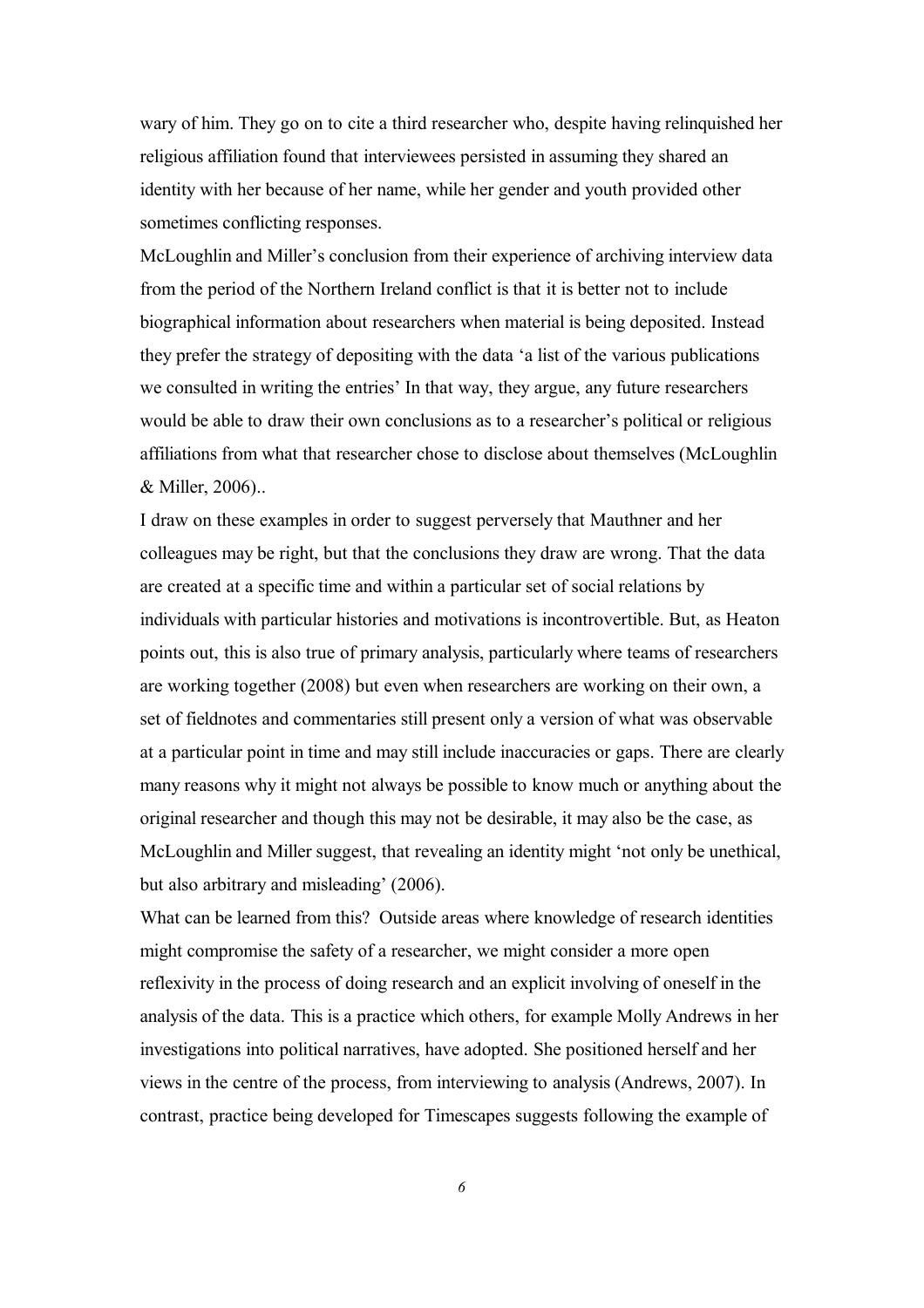ethnographers and anthropologists, and writing notes on interviews to be deposited in the archive, alongside the data. While such contextual information would not reveal a researcher's cultural habitus or research context in its entirety, it might provide enough information to further enrich data and the experience of later researchers who seek to use it in other ways.

#### **Ethics**

Secondary analysis practices have a helpful way of alerting us to ethical issues which we might not otherwise attend to in carrying out, interpreting and depositing interview data. In this final section of the paper, I'll look at two issues which have an ethical aspect: consent and reputation.

When interview data are being prepared for deposit in an archive, archivists will expect that consent has been given by interviewees for deposit, and that restrictions and anonymisation procedures will have been agreed, with data signed off by contributors (ESDS Qualidata). The Timescapes programme, linking seven qualitative longitudinal research projects each generating interview data which will form part of a usable and accessible archive for secondary analysts, is developing common consent and data deposit forms (Timescapes 2008).

These data management procedures will enable participants to identify particular preferences as to archiving and will set levels of access according to use, but with some level of anonymisation likely for all public re-use. The documentation of such procedures involves much discussion and debate, particularly now that the act of obtaining consent now appears to be diminished in relation to demonstrating and recording the process.

In a recent article, Tina Miller and Mary Boulton argue that increasing regulation and bureaucratisation of consent in the UK if not elsewhere, has led to changes to the meaning of consent and to significant alterations in the relationship between researcher and researched (Miller & Boulton, 2007). Providing interviewees with opportunities to participate in research, for consent procedures to be more open and responsive to their expectations and hopes for the research, is wholly positive and indeed would be recognised as a quality of oral history as a practice. However, as Miller and Boulton point out this is now an elaborate procedure: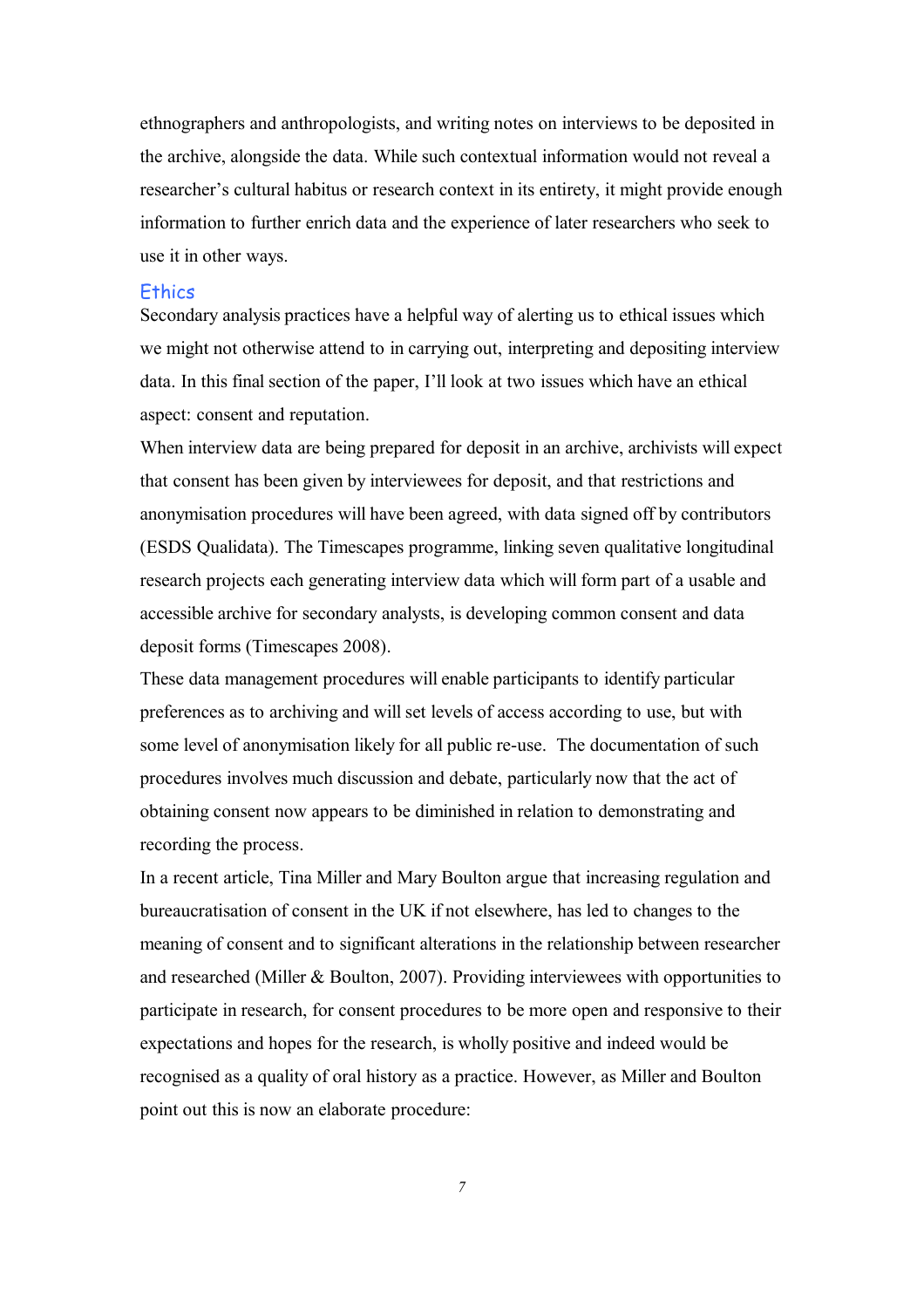…gaining informed consent…in practice includes weighing up risk, privacy and protection, safety and potential harm, trust and responsibility and demonstrating that this has been done in a systematic and auditable manner. Miller & Boulton, 2007, p. 2209.

They go on to argue that the assumption that informed consent may be guaranteed through bureaucratisation and documentation of the process is illusory. They argue instead for consent to be documented as a process starting from the original invitation to be interviewed, continuing to include arrangements for the interview. They also call for an ethical review procedure that is based in trust, involving participants more democratically, though ensuring anonymity (Miller & Boulton, 2007, p. 2209). Such a process would mesh well with Michael Frisch's notion of 'shared authority' to which many oral historians subscribe (Frisch, 1990). Nevertheless it doesn't necessarily allow for interviews where common ground is not shared, and may remain an ideal for some exchanges.

Whether or not consent is a shared process, its production does not take into consideration later re-use or secondary analysis. No consent procedure can guarantee a fully informed understanding of how data will be used once it has been deposited in an archive.

The Jefferys' interviews with geriatricians provide an example of this. These participants, in consenting to deposit their interviews in a public archive, were agreeing to cooperate with a highly respected retired medical sociologist who had taken part in most of the developments they were being asked to talk about (Jefferys, 2000). They were willing to place their lifetime's achievement on record in the British Library Sound Archive for all to see. The interviews were conducted wholly appropriately with researchers obtaining oral and written consent. Informed consent was given for a personal life history with emphasis on contributions to the development of UK geriatric medicine. Some participants, though we do not know which, also read through the transcripts of their interviews and corrected them before they went onto public display. Legally therefore, there are no ethical issues involved in reusing these data. The original researchers were very clearly focussed on one purpose and it seems likely that they understood that their words might be analysed by a range of researchers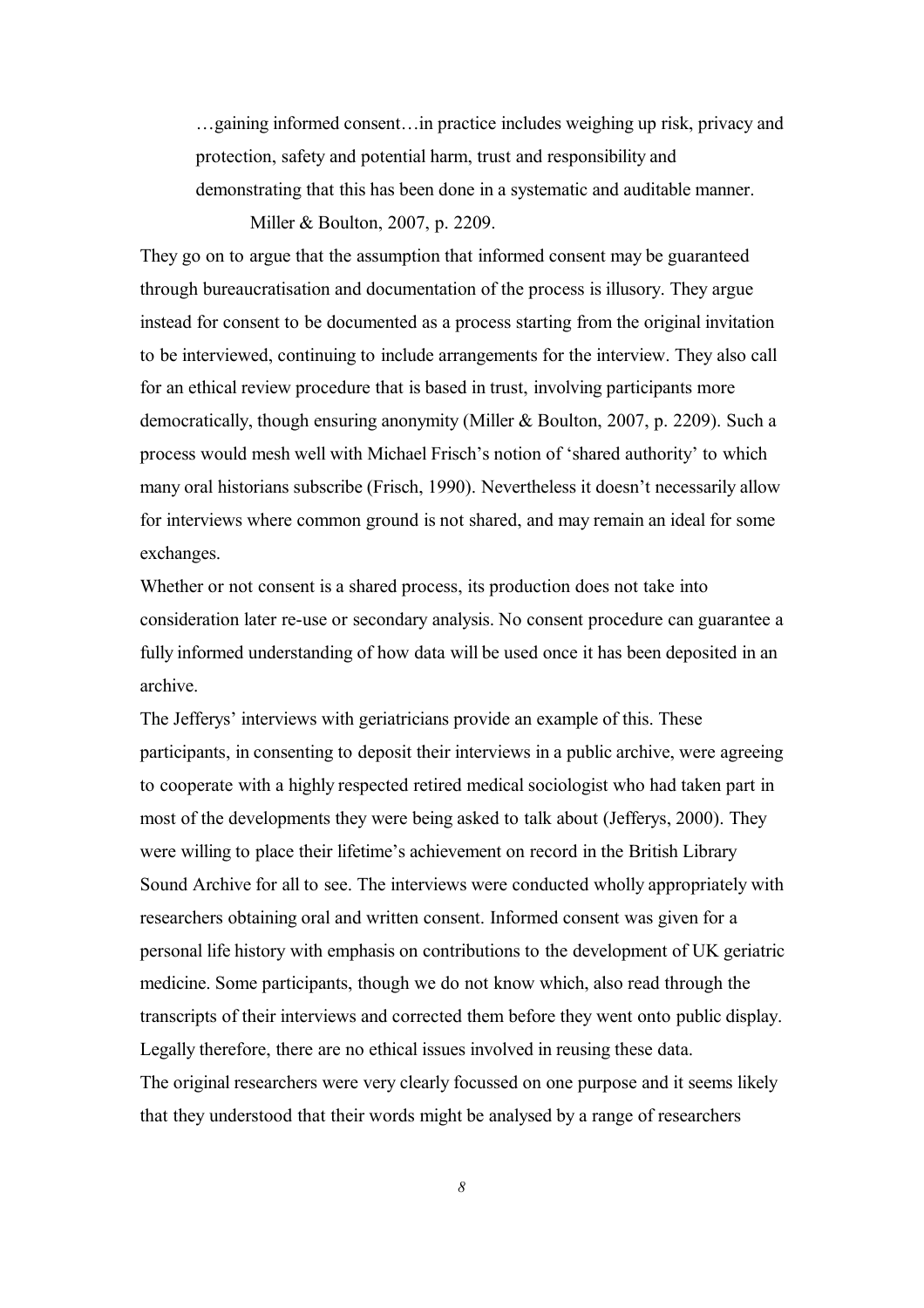concerned with different aspects of medical history or medical sociology. Some respondents were aware of the tape recorder and even deliberately spoke off record, but there is no evidence that they were thinking of others using their life stories for different purposes in the future. There is no record of discussion about the ways that the values of future researchers, their areas of interest, the language used, and the interpretations thought viable, would change over the coming decades. It was clear that informed consent did not, and could not, have included a full discussion of potential uses for the data. More specifically there is no evidence that any of the interviewees would have anticipated that the accounts of their medical careers might be used to explore recruitment practices in the specialty nor, even more specifically, the existence of racism and prejudice in medical hierarchies. One can only speculate that, if given the opportunity they might well have refused to give consent.

From this I would conclude that there must be limits to participation and to informed consent, limits which are recognisable in terms of time and also in relation to historical and scientific enquiry. Original studies cannot be fully replicated because we cannot know enough about how data were created at any previous time and because research practices differ from those in the past. Similarly, informed consent cannot be fully given because no-one can know how data will appear in the future.

My final point, relating to ethics is the question of the reputation of the original researcher. When researchers deposit their data they too are engaging in a process of consent giving consent to others to re-use what they created. However, while new data may be created, as Moore (2005) suggests, this should not normally lead to the overshadowing or discrediting of the original researcher. Margot Jefferys' research data stands as an important and rich commentary on aspects of UK health care both before and after the coming of the NHS and her recognised standing as a well-regarded medical sociologist should remain intact. Indeed it might be argued that to go back to an old data set is to demonstrate esteem, even if new evidence and new probably unanticipated interpretations ensue.

If the original researcher somehow failed to ask the questions a later researcher might have wanted to see answered, then this might be explained in terms of a particular context or focus. Their standing as a reputable researcher is not then likely to be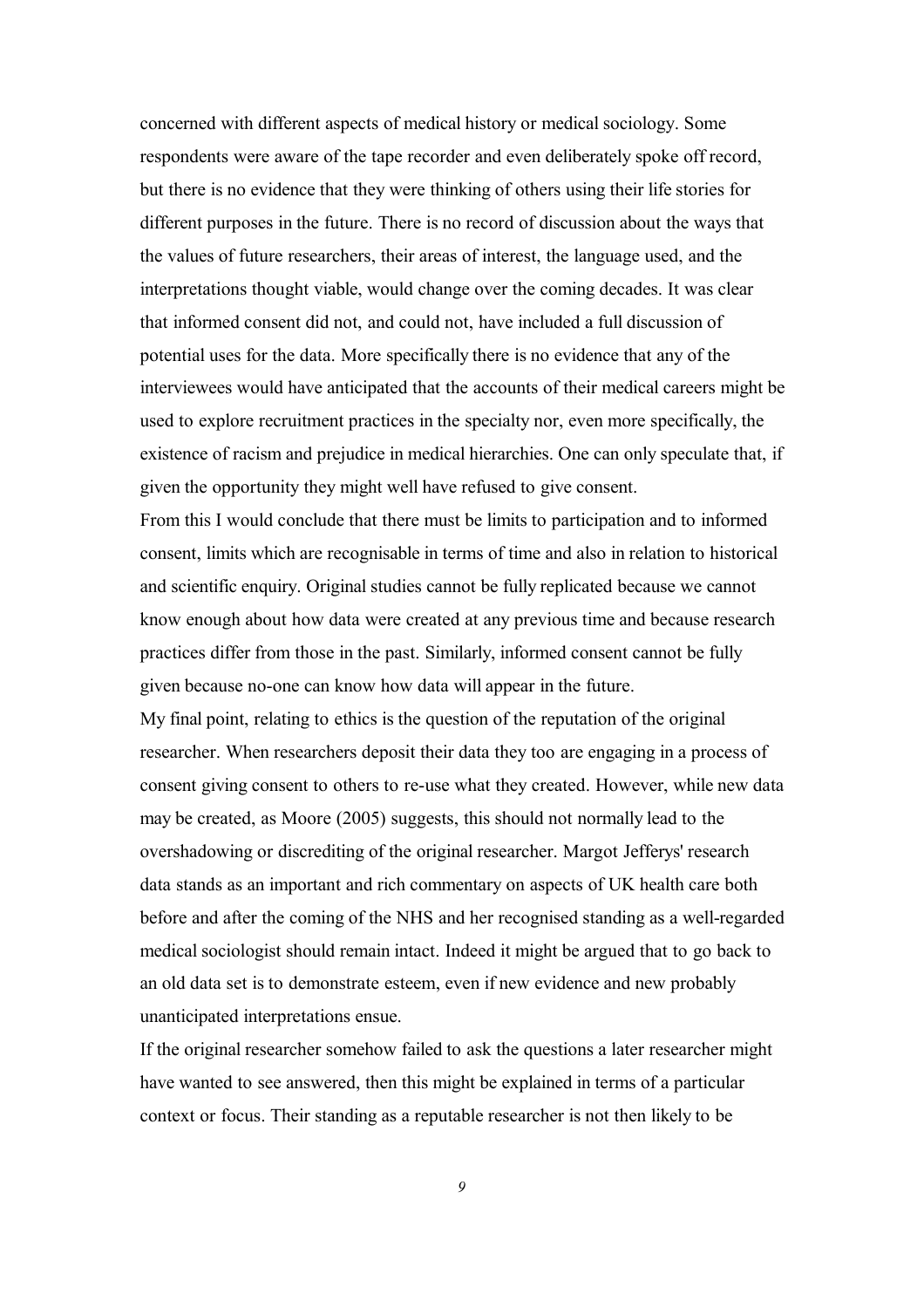affected. However, if that original researcher's data includes language or expressions which appear to be at odds with that researcher's reputation, then uncomfortable questions beg to be asked. This point is made in a recent article by Tanya Evans and Pat Thane who have been reanalysing research data deposited by the well-known UK sociologist, Dennis Marsden. In the 1960s he interviewed a group of 'lone mothers', taking notes during the interviews which he afterwards read and audio-recorded, for a study which he later published. Amongst the deposited material are his research notes, which he included in the recording and which, according to Evans and Thane, make: '…personal comments about the mothers…sometimes disparaging about their appearance, their homes, their language' (Evans & Thane, 2006). Tanya Evans and Pat Thane express surprise that 'comments revealing about the class, race and gender attitudes that could be openly expressed by a highly educated, left-leaning, socially conscious sociologist' (Evans & Thane, 2006). They have been able to discuss his use of language with Dennis Marsden, who recognises that times have changed since he carried out his research. Attitudes and expressions relating to race and gender have changed, however he feels confident that he could be sensitive when it came to class difference and that the women he interviewed responded well to his non-threatening manner. The point that Evans and Thane draw from this is that it is necessary for secondary analysers to understand the differences between research practice in the 1960s and 'the norms which prevail now' (2006) if they are to effectively interpret what they find in the data.

To have that awareness is essential but the ethical implications for researchers, who sometimes are neglected in the development of ethical procedures, may be very great. If secondary analysers are in a position to defame, at worst, or revise, at best, an earlier researcher's reputation, or cultural habitus, through examination of their research practice, then the result may be that research practice may be affected if it is known that data are to be deposited for use by others. Notes may be carefully edited, even excised, questions deleted and emails censored during the lifetime of a project and when data is deposited. Defensive practice may be developed to protect a reputation against future investigators. Ethical procedures may sometimes have a tendency to produce outcomes which are perverse and unintended.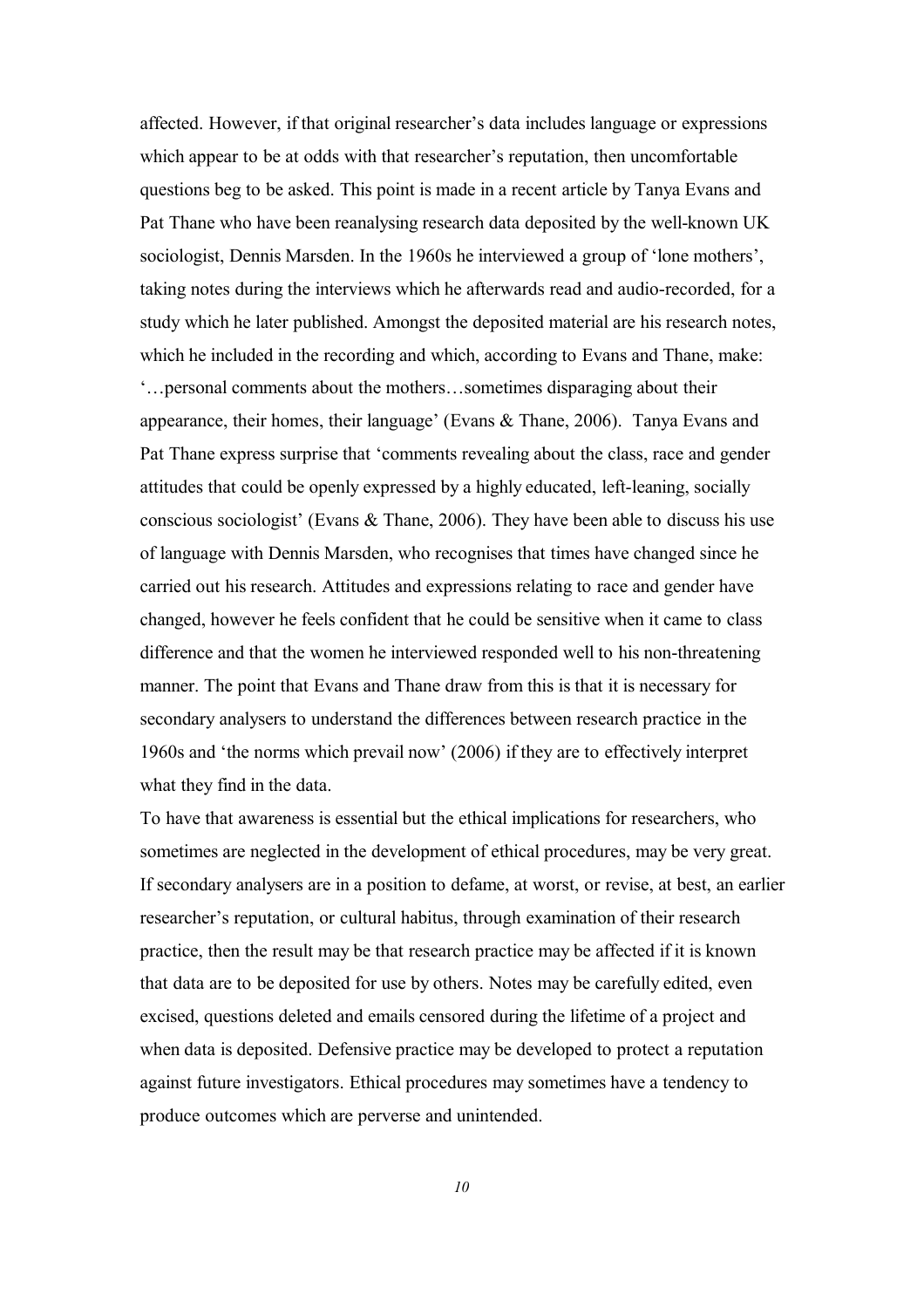## **Conclusion**

Secondary analysis has many benefits, not least the possibility that research lives on in the hands of later researchers. As well, re-use of archived data offers the possibility of taking a longer look at processes and relationships, across time.

This paper has looked at some of the debates which are yielding interesting issues, for both original researchers and for those who go back to re-use data from earlier studies. In rejecting arguments which question the possibility of re-use I have suggested that awareness of time as a contextualising factor enables the re-framing of data with the prospect of recreating that data with interpretations benefiting from subsequent theorising, later studies and changed social attitudes. I've agreed that to enter the research context or cultural habitus of an earlier researcher is not possible, but have suggested that there may be ways of dealing with this deficit, some of which have been adopted by original researchers and others which researchers may consider as strategies as a means to leave a more revealing trace of their mindsets and influences. Finally I considered some ethical issues emerging from the re-use of archived interview data. To engage in the secondary analysis of another's data is likely to lead to a critical analysis of the researcher, if only by attending to questions and aspects which may not have been included in the original research. It is also possible that going back to another's research may result in recognising differences in approach which, viewed positively, are indicative of changed practices both socially and in relation to research. Where the original researcher is able to respond, a productive dialogue may ensue. However, if that dialogue is not possible, then inferences may be left uncontested. This may be a difficult outcome for researchers to come to terms with, but not uncommon in the annals of scientific enquiry.

# References

Andrews, M (2007) *Shaping History: narratives of political change*, Cambridge, Cambridge University Press.

Bishop, E (2007) 'A reflexive account of reusing qualitative data: beyond primary/secondary dualism', available at: *Sociological Research Online*, Volume 12, Issue 3, <http://www.socresonline.org.uk/12/3/2.html, [accessed 15. 02.08]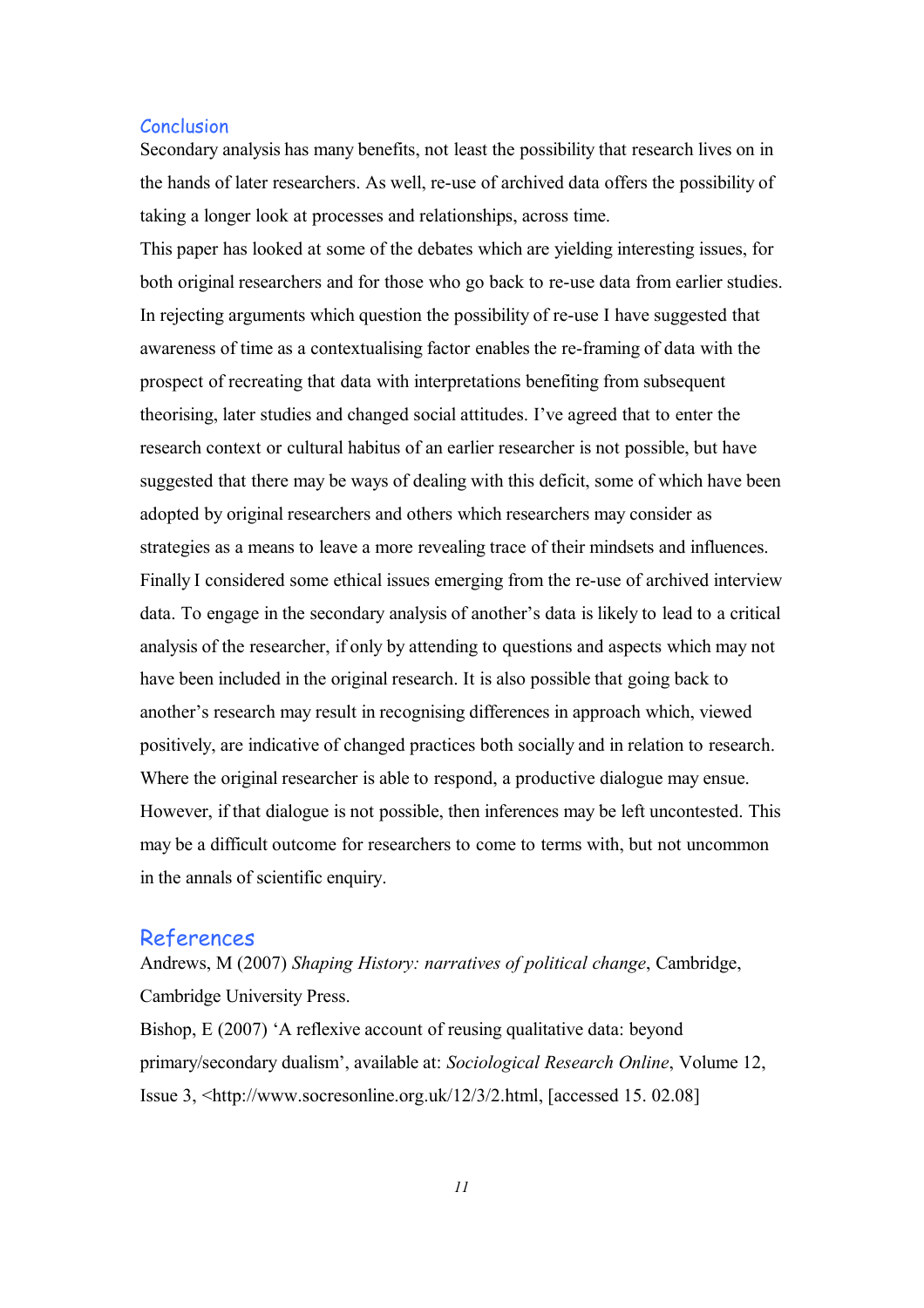Bornat, J. (2003) 'A Second Take: Revisiting Interviews with a Different Purpose.' *Oral History* Vol. 31, Nos. 1-2, pp. 47 - 53.

Bornat, J (2005a) 'Remembering and reworking emotions: the reanalysis of emotion in an interview', keynote address, 5th International Symposium on Cultural Gerontology, Open University, Milton Keynes

Bornat, J (2005b). Recycling the Evidence: Different Approaches to the Reanalysis of Gerontological Data [37 paragraphs]. *Forum Qualitative Sozialforschung/Forum: Qualitative Social Research* [On-line Journal], *6*(1), Art.42. Available at

http://www.qualitative-research.net/fqs-texte/1-05/05-1-42-e.htm [Date of Access: February 15, 2008]

Bornat, J (2008) 'The implications of secondary analysis for archived oral history data'. Paper given at the Seventh European Social Science History conference, Lisbon. Corti, L (2006). Editorial' available at: *Methodological Innovations Online,* vol 1, no 2. [accessed 15.02.08]

Corti, L. and Thompson, P. (2004) 'Secondary Analysis of Archive Data' in C. Seale et al (eds.), *[Qualitative Research Practice](http://www.sagepub.co.uk/book.aspx?pid=104452)*, London: Sage.

Elliot, R, 'Growing up and giving up: smoking in Paul Thompson's 100 Families' *Oral History*, 29, 1, pp 73-84, 2001.

ESDS Qualidata (2006): Documentation. Available at:

<http://www.esds.ac.uk/qualidata/create/documentation.asp>[Accessed 18.02.08]

Frisch, M., (1990) *A shared authority: essays on the craft and meaning of oral and public history*, Albany: State University of New York Press.

Evans, T & Thane, P, (2006) 'Secondary analysis of Dennis Marsden *Mothers Alone', Methodological Innovations Online>vol 1, no 2.* [accessed 15.02.08]

Hammersley, M. (1997) 'Qualitative data archiving: some reflections on its prospects and problems', *Sociology*, 31, 1, 131-142.

Hammersley, M (2004) 'Towards a usable past for qualitative research', *International Journal of Research Methodology*, vol 7, no 1: 19-27.

Heaton, J, (2004) *Reworking Qualitative Data*, London, Sage.